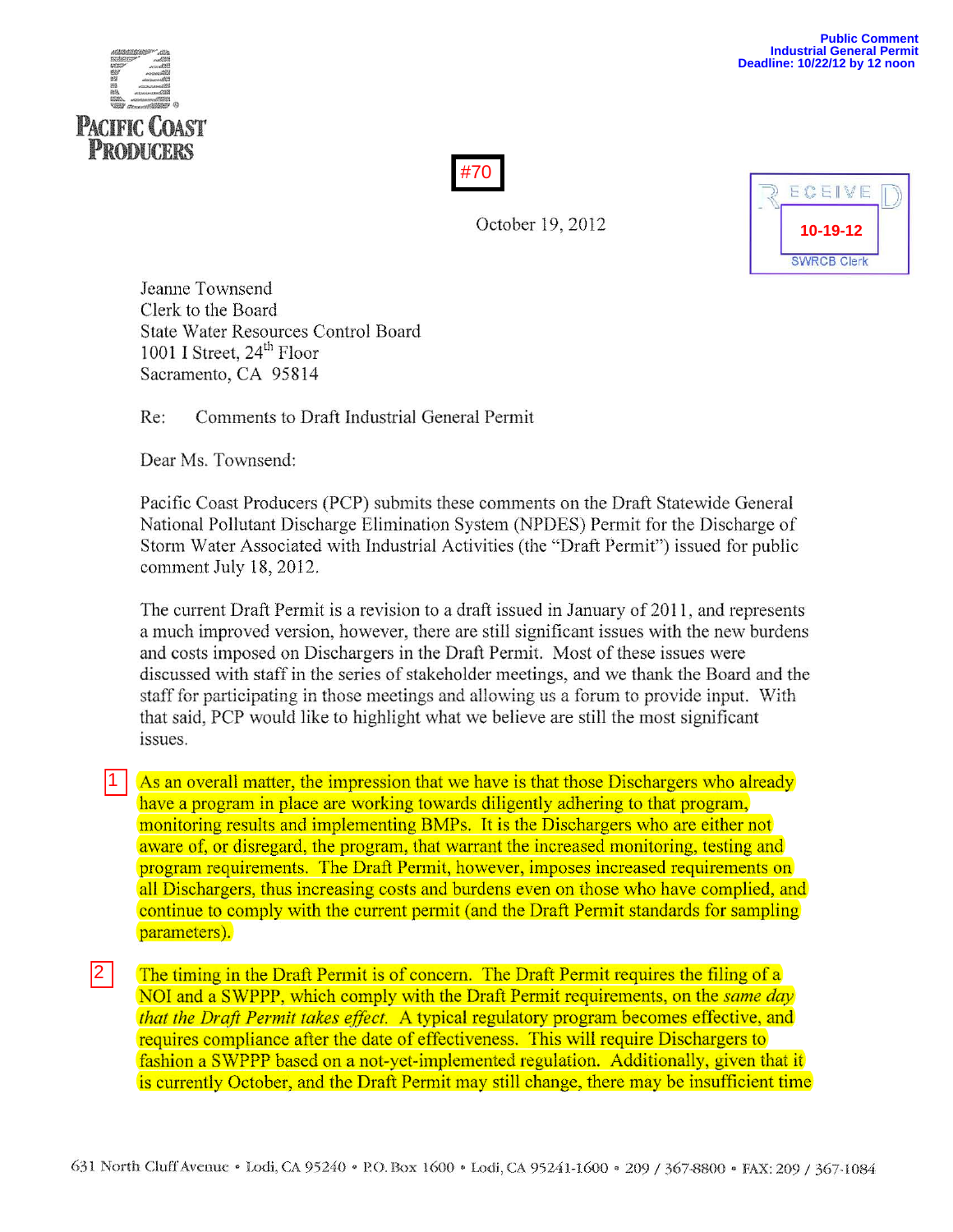to prepare a fully considered SWPPP by July 2013. We request the SWRCB allow more time to file the NOI and to prepare the SWPPP, and as noted below, that the SWPPP be prepared, but not filed.

- A significant concern that PCP has, as a member of the regulated food processing industry, are the provisions for filing the SWPPP and supporting documents in SMARTS. Under the Bioterrorism rules, and the Homeland Security laws, we are required to maintain security of the nation's food supply. Posting a SWPPP which identifies locations, amounts and types of chemicals used at the facility, is in direct contradiction to the policies and protections of those rules. The federal Multi Sector General Permit, which allows a facility to retain the SWPPP, and to provide a redacted copy to a member of the public who so requests, is a much preferable model. We request the SWRCB adopt that model. 3
- On another timing issue, we request that the SWRCB allow more time for filing of water quality test data. There are occasionally issues with lab test results, and allowing 45 days instead of 30 days for the reporting of those results would give us time to resolve those issues prior to filing incorrect data. As we understand it, there would be no provision to "remove" incorrect data, Dischargers would only be allowed to enter more data to correct errors. This will complicate not only the reporters record, but seemingly any accurate statistical analysis by the SWRCB staff with respect to results. 14 I

Personnel who would be reporting those results have other duties, and, as seasonal processors, spend at least one quarter of the year with duties that require full time attention to processing raw product. Because of this, adding a set of new tasks to the stormwater permit responsibilities is problematic, and there are several. Dischargers are required to "watch the weather" and conduct pre-storm observations; reporting samples in SMARTS, increased observations and monitoring, all of these will require increased staffing. As noted at the outset, if a Discharger can comply with the stormwater parameters continuing to perform the program as it currently is framed, then there seems that there should be no need to impose additional tasks. If a Discharger begins to show exceedences, then those additional duties can be imposed to achieve a true improvement. However, if these additional duties are required, then we request more time for recordkeeping and more flexibility in monitoring and observations so that those tasks can be accomplished in a meaningful way, rather than in strict observance of requirements that may make no difference in stormwater discharges.  $|5|$ 

The Draft Permit now makes reference to the 303(d) list, and raises the concern of "contributing" to impairment of receiving waters. We request that the "receiving waters" be defined so that a Discharger has knowledge of what impairments are at issue. Additionally, given that the **staff currently takes the position that a "non detect"** be reported at half the TMDL, rather than at zero, there is a risk that a Discharger could be found to be contributing to impairment, even though there is no scientific evidence of such. As a side note, Dischargers should also be allowed to use the zero value to average parameters to determine exceedences, otherwise the data will be inaccurate, as more fully 6  $|7|$